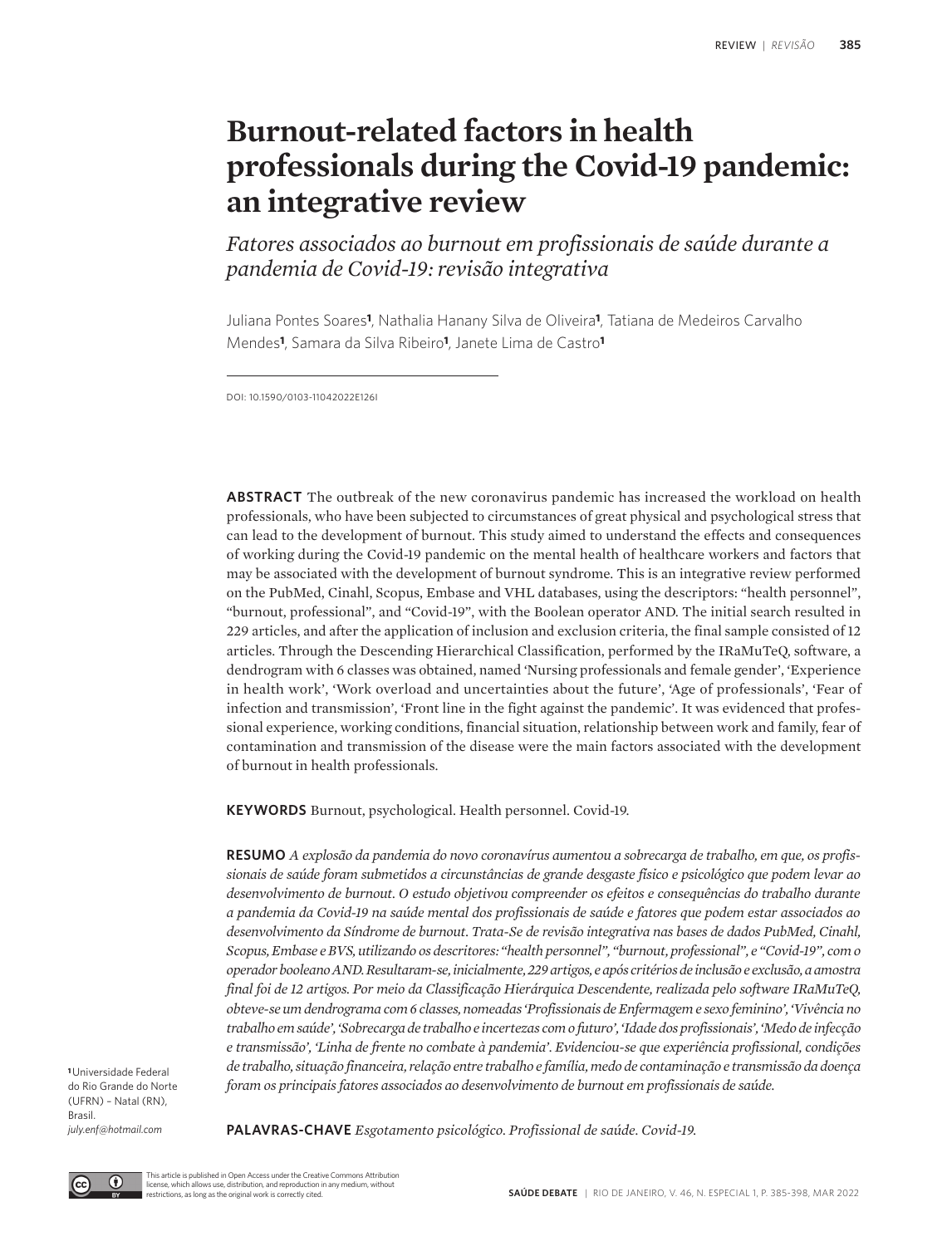# **Introduction**

The outbreak of the new coronavirus pandemic and the increasing number of new cases and deaths from the disease have resulted in social, economic, and health consequences for the population**1**. Measures such as social distancing were adopted to control the advance of the disease, affecting the population in several aspects of living and health conditions, including, significantly, mental health**2**.

Changes to one's sleeping patterns, feeling on edge, sadness, depression, and anxiety were cited as the main consequences of the pandemic on people's mental health, and these were shown to be aggravated in people with a history of depression**2**.

Health professionals have suffered increased work overload during the Covid-19 pandemic, and even without exact knowledge of the disease, they faced a high demand of patients, with insufficient human resources and inadequate infrastructure in the health services**3**.

Besides the factors already mentioned, other challenges imposed by the pandemic, such as the high transmissibility of the virus and the lack of Personal Protective Equipment (PPE), have directly impacted on workers' mental health, contributing to the development of burnout syndrome, since professionals are in direct contact with all the determinants of this syndrome.

The consequences of health professionals falling ill due to burnout**4** include: reduced worker performance, poor quality of care, compromised patient safety, increased adverse events, medication errors, and more infections and patient falls**5**.

Burnout syndrome has been described in Brazilian and foreign literature as a psychological syndrome of emotional exhaustion, depersonalization, and reduced personal accomplishment that can occur among individuals who work with other people in some way**6**, resulting from chronic stress in the workplace that has not been successfully managed**7**.

This problem is recognized as one that can affect various occupations around the world, however, scholars point out that the problem is rooted in occupations that involve the provision of services and care, which applies to the work of health professionals**8**. They often deal with complex problems and work continuously under circumstances that can lead to the development of burnout**6**. The Agency for Healthcare Research and Quality estimated that by 2015, the syndrome could affect 10% to 70% of nurses and 30% to 50% of physicians, nurse practitioners, and physician associates. This percentage may have increased over time**9**.

Given the current context, we reflected on the following guiding question: what factors have been associated with the development of burnout syndrome in health care professionals during the Covid-19 pandemic, according to national and international literature?

This Integrative Review was therefore developed with the objective of understanding the effects and consequences of working during the Covid-19 pandemic on the mental health of health care workers, and factors that may be associated with the development of burnout syndrome.

# **Material and methods**

This is an integrative review article. This type of study was chosen because it allows for results from previously developed studies, with different methodological approaches, to be synthesized, and for the provision of more extensive information about a certain matter/problem/question through scientific evidence**4**.

To achieve the proposed objective, the essential steps of an integrative review were followed: identification of the topic and selection of the research question; establishment of eligibility criteria; identification of studies in the scientific databases; evaluation of the selected studies and critical analysis;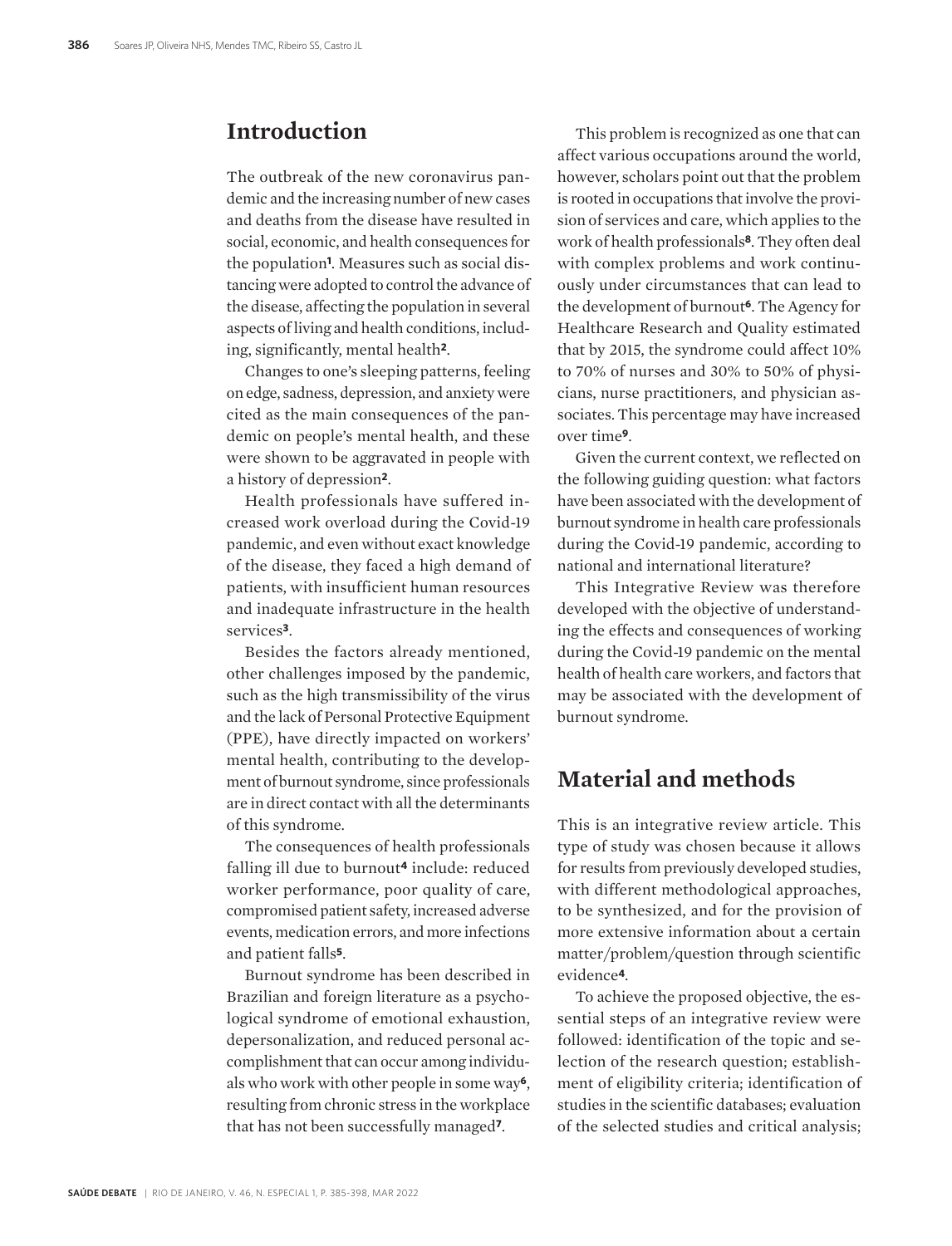categorization of the studies; evaluation and interpretation of the results, and presentation of the data within the framework of the integrative review**4**.

The guiding question was developed using the Pico/Peco strategy (acronym for Patient, Intervention/Exposure, Comparison, Outcomes), where 'P' refers to healthcare professionals, 'E' to the Covid-19 pandemic, 'C' was not applicable in this review, and 'O' refers to burnout syndrome.

To build the *corpus* of articles for the research, Internet searches were performed from September 14 to 17, 2020. Five databases were used: PubMed, Cinahl, Scopus, Embase and VHL. To ensure vocabulary control and the identification of matching words, the Medical Subject Heading Terms (MeSH Terms) were used. The following descriptors were used in the search: "health personnel", "burnout, professional", and "Covid-19", these were combined using the Boolean operator AND in all the databases. The article search did not cover databases of theses and dissertations as such documents were not submitted for peer review and because the subject matter is a recent one; considering the research period, no corresponding documents were found.

From the set of descriptors for the article search that formed this review and through the filters of the databases themselves, the following inclusion criteria were established: articles published from December 2019 onwards, the month in which the new coronavirus emerged, available in full, without any language restriction. Each reference was imported into Rayyan QCRI software, whereby repetitions between and within databases were excluded. The exclusion criteria were: being a review article and duplication within and between the databases used, not presenting descriptors in the title or abstract of the articles selected. Also excluded were the comments, reviews, and editorials of the literature. Since there are different theories of burnout, we do not restrict this definition according to any specific theory. It should be underlined that duplicate studies were considered only once.

The first stage of the evaluation of the included references consisted of reading the titles and abstracts of the articles; the second stage consisted of reading the full text of the studies; and the third and last stage consisted of evaluating the full text of the included studies. In all steps, the reading and analysis of the articles were performed by two independent researchers to avoid selection bias. Possible disagreements were discussed and evaluated jointly with a third researcher to establish a consensus. The studies considered were those that presented in their results participants with burnout syndrome regardless of the level and aspects (emotional exhaustion, depersonalization, professional accomplishment), since the instruments used in the selected studies have different ways of being analyzed.

The selected studies were systematized in a data collection instrument, adapted from an instrument already validated by URSI in 2005**10**, which allowed information to be obtained for: title, journal, year of publication, objectives, sample, method, and results.

The level of evidence of the studies was classified as follows: level I – meta-analysis studies of multiple randomized controlled trials; level II – individual studies with experimental design; level III – quasi-experimental studies, time series or case-control studies; level IV – descriptive studies (non-experimental or qualitative approach); level V – case or experience reports; level VI – expert committee opinions, including interpretations of information not based on research, regulatory or legal opinions**11**.

A limitation of the articles selected for this review is that they are mostly cross-sectional studies, and thus it is not possible to establish a temporal relationship between the events, since it is a direct observation of a planned number of individuals at a specific time.

Since this is an integrative review study, the method does not apply to the qualification stage of the selected (primary) studies, since this is one of the stages of systematic reviews**12**. By identifying themes in the area, therefore,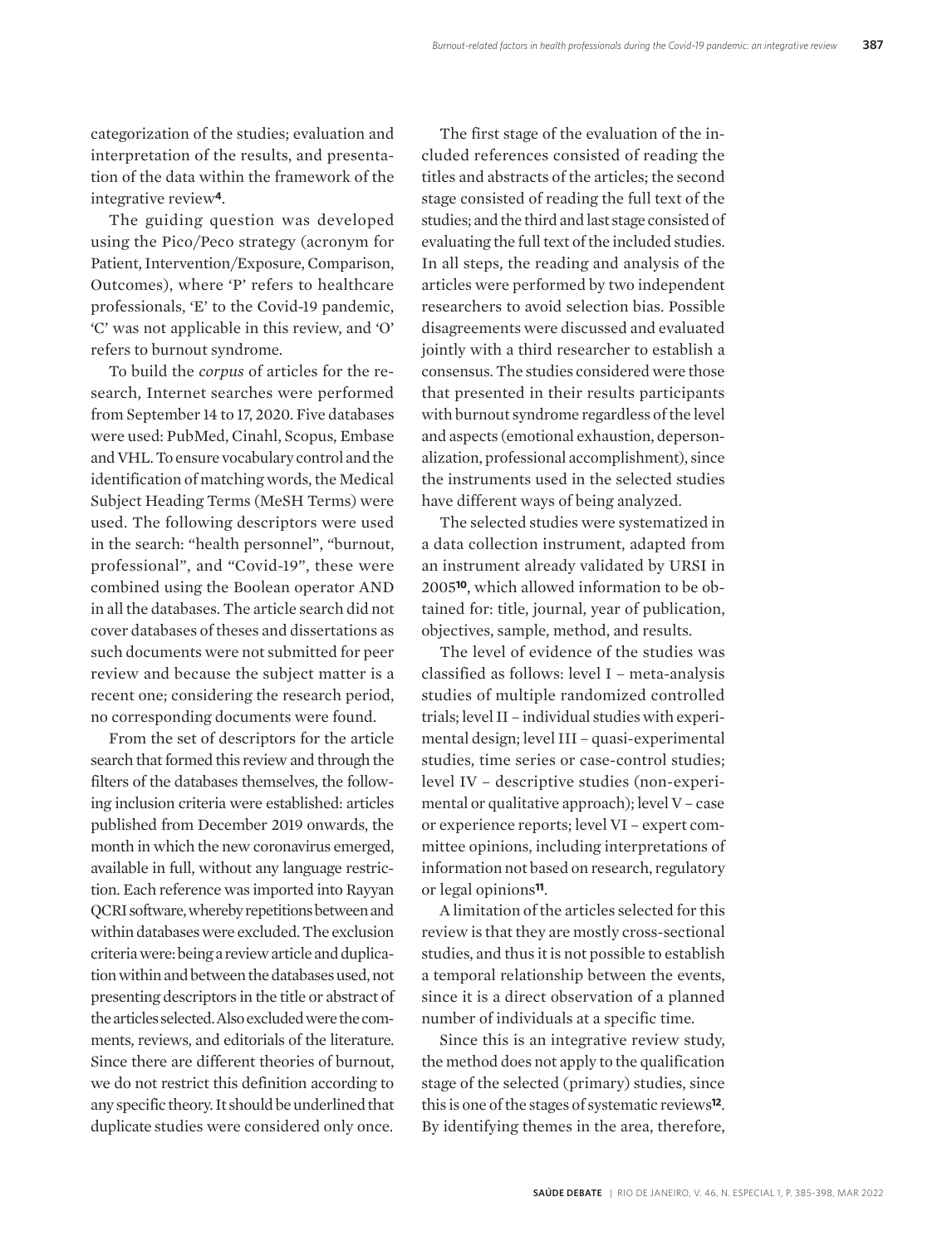this study can help steer other types of more robust reviews, such as systematic reviews, in which the primary articles can be qualified, which cannot be done within the methodology of the present study.

Data analysis was performed with the help of the software Interface de R pour les Analyses Multidimensionnelles de Textes et de Questionnaires (IRaMuTeQ, version 0.7 alpha 2). IRaMuTeQ is free software for statistical analysis of text corpora. The *corpus* was composed by synthesizing the articles included in the review. In this study, we performed a Descending Hierarchical Classification (DHC), which enables the construction of classes of text segments which share similar vocabulary, and have different vocabulary to the text segments of the other classes**13**.

### **Results**

The database searches resulted in a total of 229 articles; of which, 128 were excluded for not corresponding to the study. After reading the titles and abstracts, 101 remained, of which 65 were duplicates. For the reading in full, 36 articles were selected, and after reading, 24 were excluded for not being in accordance with the theme. The final sample consisted of 12 articles included in the present review (*figure 1*).



Figure 1. Flowchart of study selection, adapted from Prism. Natal, Brazil, 2021

Source: developed by the authors.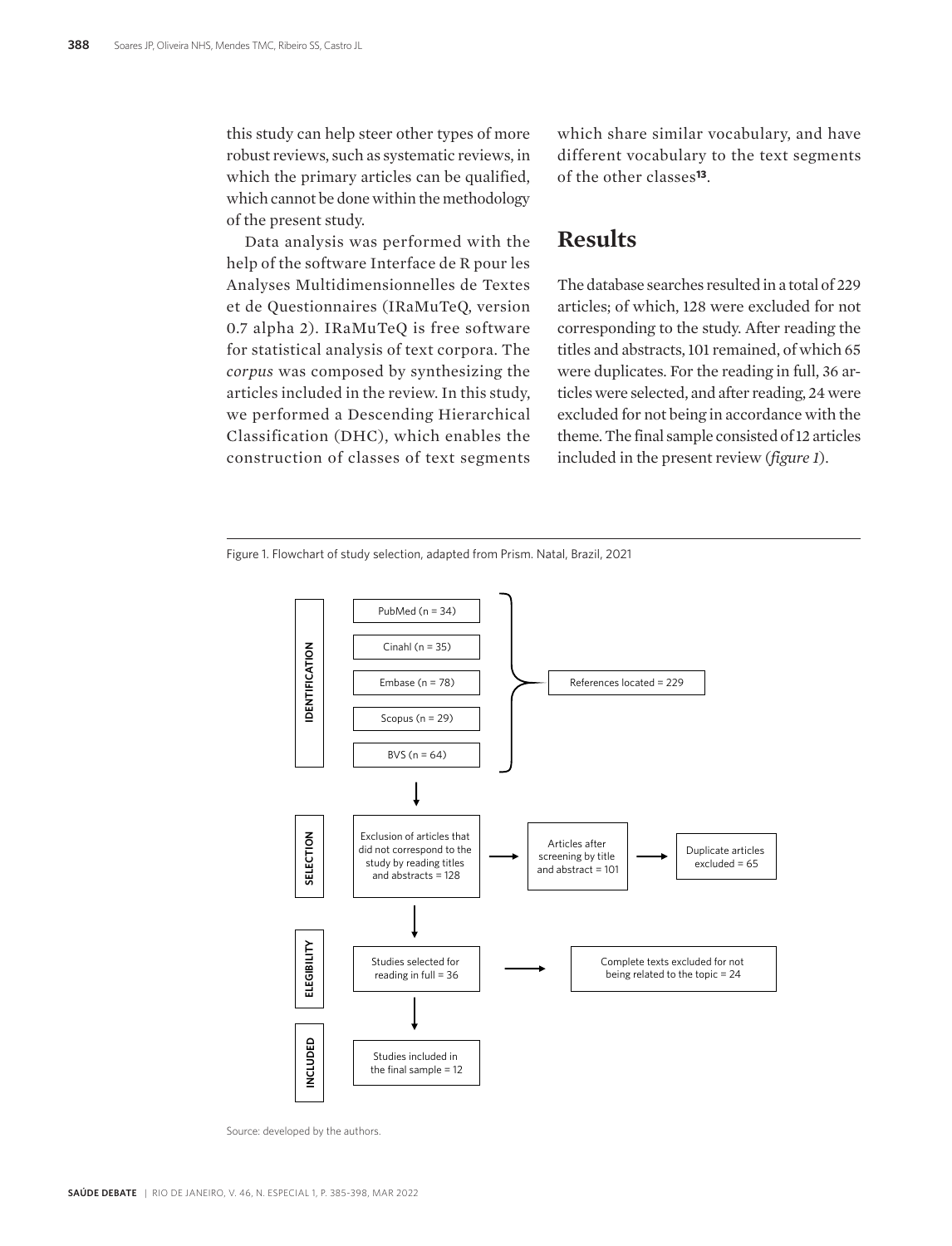All the studies that comprised the sample were in the English language and published in the year 2020. As regards the type of research design of the articles evaluated, the sample was composed of: 11 cross-sectional studies and 1 descriptive study. Thus, regarding the strength of evidence obtained in the articles, they were all classified as level of evidence IV. The data show the the studies distributed among 11 journals; with Plos One standing out with two publications (*table 1*).

Table 1. Description of the studies selected for review according to author, title, journal, year of publication, objective, method, and level of evidence. Natal, Brazil, 2021

| Authors / Title /                                                                                                                                                                                        |                                                                                                                                                                                                                    |                                                                                                                                                                                                                                                                                                                                                                                                                                                                                                          |                     |                                                                                                                                                                                                                                                                                                                                                                                                                                                                                                                                                                                                                                                                                                               |
|----------------------------------------------------------------------------------------------------------------------------------------------------------------------------------------------------------|--------------------------------------------------------------------------------------------------------------------------------------------------------------------------------------------------------------------|----------------------------------------------------------------------------------------------------------------------------------------------------------------------------------------------------------------------------------------------------------------------------------------------------------------------------------------------------------------------------------------------------------------------------------------------------------------------------------------------------------|---------------------|---------------------------------------------------------------------------------------------------------------------------------------------------------------------------------------------------------------------------------------------------------------------------------------------------------------------------------------------------------------------------------------------------------------------------------------------------------------------------------------------------------------------------------------------------------------------------------------------------------------------------------------------------------------------------------------------------------------|
| Journal / Year of                                                                                                                                                                                        |                                                                                                                                                                                                                    | <b>Method and Level of</b>                                                                                                                                                                                                                                                                                                                                                                                                                                                                               |                     |                                                                                                                                                                                                                                                                                                                                                                                                                                                                                                                                                                                                                                                                                                               |
| <b>Publication / Country</b>                                                                                                                                                                             | <b>Objective</b>                                                                                                                                                                                                   | Evidence                                                                                                                                                                                                                                                                                                                                                                                                                                                                                                 | Sample              | <b>Results</b>                                                                                                                                                                                                                                                                                                                                                                                                                                                                                                                                                                                                                                                                                                |
| Civantos AM., et al.<br>Mental health among<br>head and neck sur-<br>geons in Brazil dur-<br>ing the COVID-19<br>pandemic: A national<br>study.<br>American Journal of<br>Otolaryngology, 2020<br>Brazil | Use validated studies<br>into burnout, anxiety,<br>depression, and dis-<br>tress to assess mental<br>health outcomes<br>among Brazilian head<br>and neck surgeons<br>as they approach the<br>peak of the pandemic. | Cross-sectional, survey-<br>based, national study con-<br>ducted during the Covid-19<br>pandemic in Brazil from<br>May 14, 2020 to May 31,<br>2020. Four self-applied in-<br>struments validated in Brazil<br>were used. Demographics<br>were self-reported. Respon-<br>dents were also asked about<br>a history of any psychiatric<br>condition. Finally, they<br>categorized their current<br>mental health as better.<br>worse, or the same com-<br>pared to their pre-pandemic<br>baseline. Level IV | 163 physi-<br>cians | 774.2% of the participants were male. Symptoms<br>of anxiety, distress, burnout, and depression were<br>reported in 74 (45.5%), 43 (26.3%), 24 (14.7%),<br>and 26 (16%) physicians, respectively. In the<br>multivariable analysis, female physicians were<br>more likely to report a positive screening for burn-<br>out compared to men (OR 2.88, CI [1.07-7.74]).<br>Physicians aged 45 or older were less likely to<br>experience anxiety symptoms than those younger<br>than 45 (OR 0.40, CI [0.20-0.81]). Physicians<br>without self-reported prior psychiatric conditions<br>were less likely to have symptoms of distress<br>compared to those with such a history (OR 0.11, CI<br>$[0.33 - 0.38]$ ). |
| Jha SS., et al.<br>The Effect of COV-<br>ID-19 on Intervention-<br>al Pain Management<br>Practices: A Physician<br>Burnout Survey.<br>Pain Physician, 2020<br>United States of<br>America                | Assess the presence<br>of Covid-19 pandemic-<br>specific Burnout<br>among interventional<br>pain physicians.                                                                                                       | Cross-sectional study, in<br>which participants were<br>recruited through registered<br>e-mail addresses. They<br>introduced the study by<br>e-mail and provided a link to<br>the survey (www.constant-<br>contact.com). The instru-<br>ment used consisted of 32<br>questions. Level IV                                                                                                                                                                                                                 | 100 physi-<br>cians | The survey data showed that 98% of medical<br>practices were affected by Covid-19. 91% of physi-<br>cians felt a significant financial impact. Roughly<br>67% of physicians responded that internal billing<br>was responsible for the increased level of burnout,<br>while 73% responded that Electronic Medical<br>Records (EMRs) were a cause. Overall, 78% were<br>very concerned. Almost all respondents were<br>affected with a reduction in interventional pro-<br>cedures. 60% had a negative opinion about the<br>future of their practice, while 66% were negative<br>about the entire healthcare industry.                                                                                         |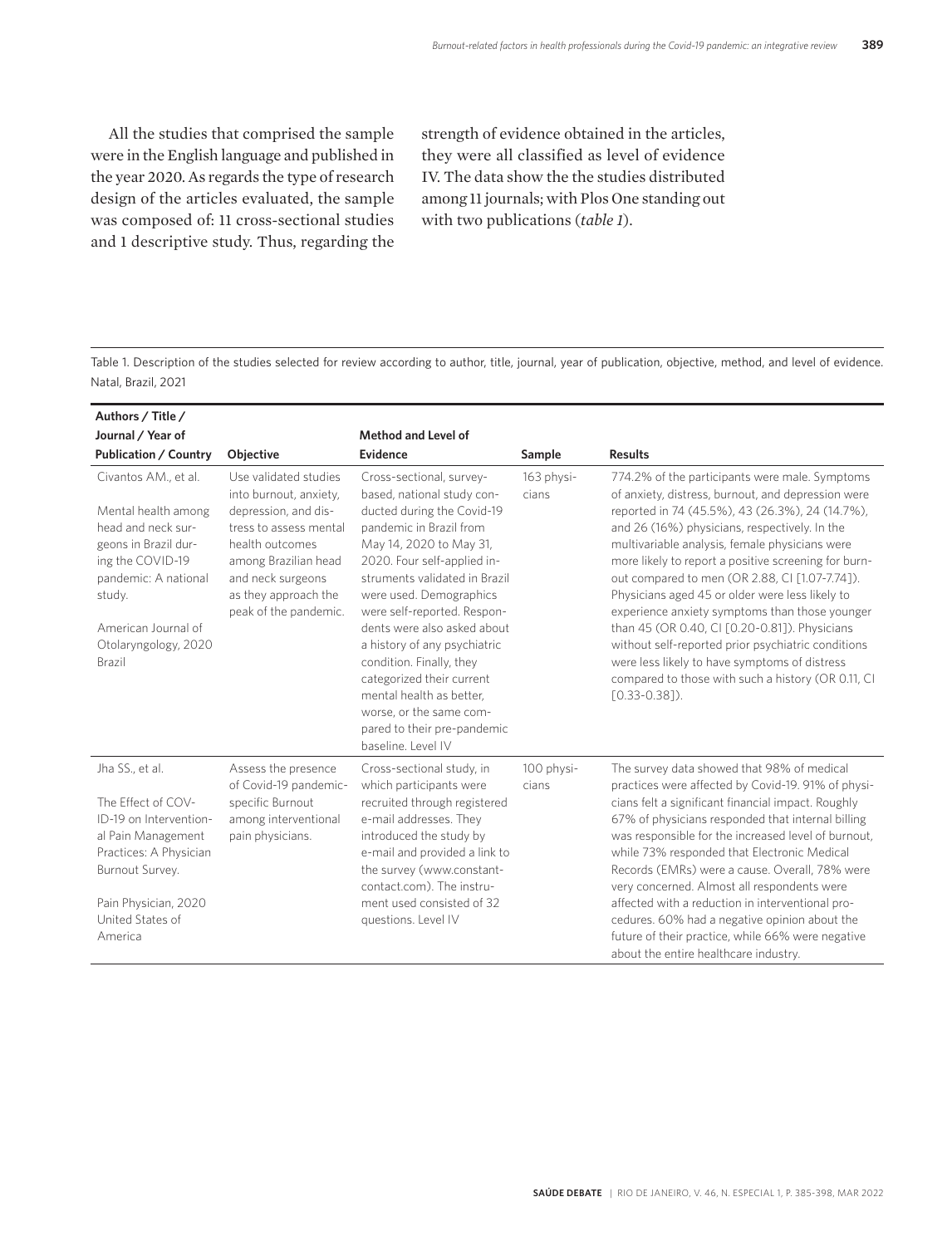#### Table 1. (cont.)

| Authors / Title /                                                                                                                                                                                                                                                |                                                                                                                                                                                                                                                                                                                                                                                                                                 |                                                                                                                                                                                                                                                                                                                                                                                            |                                      |                                                                                                                                                                                                                                                                                                                                                                                                                                                                                                                                                                                                                                                                                                                                                                                                                                                                    |
|------------------------------------------------------------------------------------------------------------------------------------------------------------------------------------------------------------------------------------------------------------------|---------------------------------------------------------------------------------------------------------------------------------------------------------------------------------------------------------------------------------------------------------------------------------------------------------------------------------------------------------------------------------------------------------------------------------|--------------------------------------------------------------------------------------------------------------------------------------------------------------------------------------------------------------------------------------------------------------------------------------------------------------------------------------------------------------------------------------------|--------------------------------------|--------------------------------------------------------------------------------------------------------------------------------------------------------------------------------------------------------------------------------------------------------------------------------------------------------------------------------------------------------------------------------------------------------------------------------------------------------------------------------------------------------------------------------------------------------------------------------------------------------------------------------------------------------------------------------------------------------------------------------------------------------------------------------------------------------------------------------------------------------------------|
| Journal / Year of                                                                                                                                                                                                                                                |                                                                                                                                                                                                                                                                                                                                                                                                                                 | <b>Method and Level of</b>                                                                                                                                                                                                                                                                                                                                                                 |                                      |                                                                                                                                                                                                                                                                                                                                                                                                                                                                                                                                                                                                                                                                                                                                                                                                                                                                    |
| <b>Publication / Country</b>                                                                                                                                                                                                                                     | Objective                                                                                                                                                                                                                                                                                                                                                                                                                       | <b>Evidence</b>                                                                                                                                                                                                                                                                                                                                                                            | Sample                               | <b>Results</b>                                                                                                                                                                                                                                                                                                                                                                                                                                                                                                                                                                                                                                                                                                                                                                                                                                                     |
| Hu D., et al.<br>Frontline nurses' burn-<br>out, anxiety, depres-<br>sion, and fear statuses<br>and their associated<br>factors during the<br>COVID-19 outbreak<br>in Wuhan, China: A<br>large-scale cross-<br>sectional study.<br>Research Paper, 2020<br>China | To examine mental<br>health (burnout, anxi-<br>ety, depression and<br>fear) and its associ-<br>ated factors in front<br>line nurses caring for<br>Covid-19 patients in<br>Wuhan, China.                                                                                                                                                                                                                                         | Descriptive study, devel-<br>oped with front line nurses<br>from two hospitals in Wu-<br>han. China. A sociodemo-<br>graphic questionnaire and<br>a set of valid and reliable<br>instruments were used to<br>measure burnout, anxiety,<br>depression, fear, skin injury,<br>self-efficacy, resilience, and<br>social support scores via the<br>online survey in February<br>2020. Level IV | 2,014 nurses                         | The participants had a moderate level of burnout<br>and a high level of fear. About half of the nurses<br>reported moderate and high burnout at work,<br>evidenced in emotional exhaustion ( $n = 1,218$ ,<br>60.5%), depersonalization (n = 853, 42.3%) and<br>personal accomplishment ( $n = 1,219,60.6\%$ ). The<br>results showed that 288 (14.3%), 217 (10.7%) and<br>1,837 (91.2%) nurses reported moderate and high<br>levels of anxiety, depression and fear, respectively.<br>Most nurses ( $n = 1,910, 94.8\%$ ) had one or more<br>skin lesions, and 1,950 (96.8%) nurses expressed<br>their willingness to work on the front line. Mental<br>health outcomes were statistically positively cor-<br>related with skin lesion and negatively correlated<br>with self-efficacy, resilience, social support, and<br>willingness to work on the front line. |
| Kannampallil TG.,<br>et al.<br>Exposure to COVID-19<br>patients increases<br>physician trainee<br>stress and burnout.<br>Plos One, 2020<br>United States of<br>America                                                                                           | Investigate the effect<br>of exposure of trainee<br>physicians to Co-<br>vid-19 patients in their<br>clinical roles on their<br>mental health and<br>well-being outcomes.                                                                                                                                                                                                                                                       | Cross-sectional study,<br>developed online, in which<br>the instruments were sent<br>by e-mail to the trainee<br>physicians. The study was<br>conducted during the period<br>April 10 to 25, 2020. The<br>instrument used consisted<br>of questions related to<br>sociodemographic data,<br>clinical responsibilities, resi-<br>dency program, and daily<br>stressors. Level IV            | 393 physi-<br>cians                  | Compared to the unexposed group, the exposed<br>group had a higher prevalence of stress (29.4%<br>vs. 18.9%) and burnout (46.3% vs. 33.7%). The<br>exposed group also had moderate to extremely<br>high perceived stress regarding childcare and had<br>a lower work-family balance. Multivariable models<br>indicated that physicians who were exposed to<br>Covid-19 patients reported significantly higher<br>stress (10.96 [95% CI, 9.65 to 12.46] vs 8.44<br>[95% Cl, 7.3 to 9.76]; $P = 0.043$ ) and were more<br>likely to be exhausted (1.31 [95% CI, 1.21-1.41]<br>vs 1.07 [95% CI, 0.96-1.19]; P = 0.002]. Female<br>medical interns were more likely to be stressed (P<br>= 0.043); unmarried interns were more likely to be<br>depressed ( $P = 0.009$ ) and marginally more likely<br>to have anxiety ( $P = 0.051$ ).                                |
| Barello S., et al.<br>Burnout and somatic<br>symptoms among<br>frontline healthcare<br>professionals at the<br>peak of the Italian<br>COVID-19 pandemic.<br>Psychiatry Research,<br>2020<br>Italy                                                                | To describe the lev-<br>els of occupational<br>burnout and physical<br>symptoms of Ital-<br>ian front line health<br>care workers directly<br>involved in the care<br>of Covid-19 patients<br>at the height of the<br>pandemic in the coun-<br>try, comparing them<br>across genders and<br>occupational roles. It<br>also investigated the<br>relationship between<br>work-related burnout<br>and negative health<br>symptoms. | Cross-sectional study,<br>which used the Maslach<br>Burnout Inventory (MBI),<br>developed online. Partici-<br>pants were selected consid-<br>ering their risk of contract-<br>ing Covid-19. Level IV                                                                                                                                                                                       | 1.153 profis-<br>sionais de<br>saúde | A large percentage of health care professionals<br>reported high scores in at least one of the MBI<br>domains: in particular, more than a third reported<br>high Emotional Exhaustion scores and more than a<br>quarter reported high levels of depersonalization,<br>while only about 15% reported lowlevels of per-<br>sonal accomplishment.                                                                                                                                                                                                                                                                                                                                                                                                                                                                                                                     |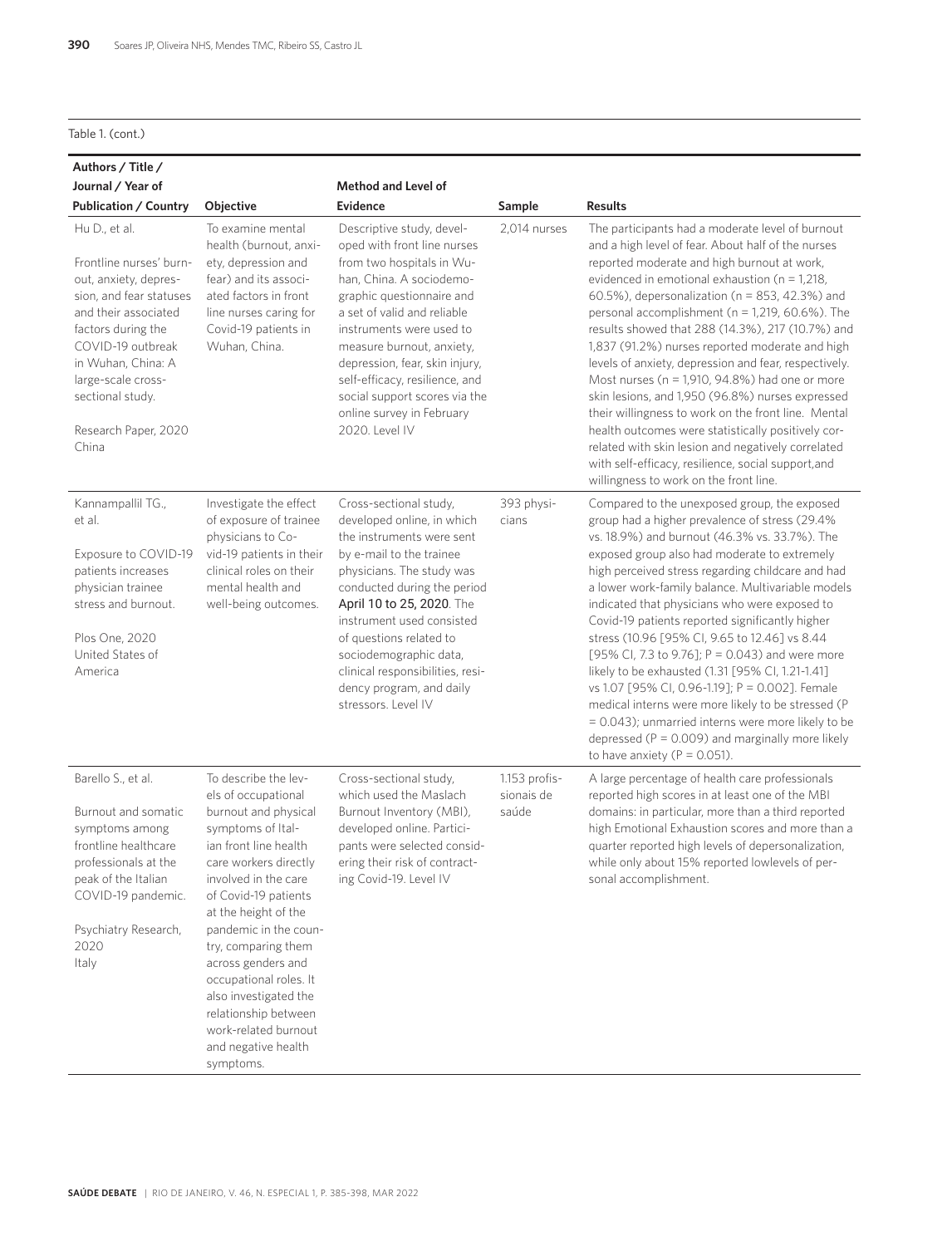|  | Table 1. (cont.) |
|--|------------------|
|  |                  |

| Authors / Title /                                                                                                                                                                                                    |                                                                                                                                                                                   |                                                                                                                                                                                                                                                                                                                                                                                                                        |                               |                                                                                                                                                                                                                                                                                                                                                                                                                                                                                                                                                                                                                                                                                                                                                                                                                                                                                                                                                                                                                                                                                                                                                                                                                                                                                                                                                 |
|----------------------------------------------------------------------------------------------------------------------------------------------------------------------------------------------------------------------|-----------------------------------------------------------------------------------------------------------------------------------------------------------------------------------|------------------------------------------------------------------------------------------------------------------------------------------------------------------------------------------------------------------------------------------------------------------------------------------------------------------------------------------------------------------------------------------------------------------------|-------------------------------|-------------------------------------------------------------------------------------------------------------------------------------------------------------------------------------------------------------------------------------------------------------------------------------------------------------------------------------------------------------------------------------------------------------------------------------------------------------------------------------------------------------------------------------------------------------------------------------------------------------------------------------------------------------------------------------------------------------------------------------------------------------------------------------------------------------------------------------------------------------------------------------------------------------------------------------------------------------------------------------------------------------------------------------------------------------------------------------------------------------------------------------------------------------------------------------------------------------------------------------------------------------------------------------------------------------------------------------------------|
| Journal / Year of                                                                                                                                                                                                    |                                                                                                                                                                                   | <b>Method and Level of</b>                                                                                                                                                                                                                                                                                                                                                                                             |                               |                                                                                                                                                                                                                                                                                                                                                                                                                                                                                                                                                                                                                                                                                                                                                                                                                                                                                                                                                                                                                                                                                                                                                                                                                                                                                                                                                 |
| <b>Publication / Country</b>                                                                                                                                                                                         | Objective                                                                                                                                                                         | <b>Evidence</b>                                                                                                                                                                                                                                                                                                                                                                                                        | Sample                        | <b>Results</b>                                                                                                                                                                                                                                                                                                                                                                                                                                                                                                                                                                                                                                                                                                                                                                                                                                                                                                                                                                                                                                                                                                                                                                                                                                                                                                                                  |
| Morgantini LA., et al.<br>Factors contributing to<br>healthcare profession-<br>al burnout during the<br>COVID-19 pandemic:<br>A rapid turnaround<br>global survey.<br>Plos One, 2020.<br>United States of<br>America | To understand the<br>impact of Covid-19 on<br>healthcare profession-<br>als around the world<br>working during the<br>pandemic.                                                   | Cross-sectional study, de-<br>veloped with health profes-<br>sionals, during the period<br>from April 6 to 16, 2020.<br>The platforms Facebook,<br>WhatsApp and Twitter, and<br>e-mailwere used for recruit-<br>ment. Socio-demographic<br>data were collected, as<br>well as data on exposure,<br>perception, workloads,<br>and emotional exhaustion.<br>Level IV                                                     | 2,707 health<br>professionals | 51% of professionals reported burnout, and it<br>was associated with work impacting household<br>activities (RR = 1 - 57, 95% CI = 1 - 39-1 - 78, P < 0<br>-001), developing work beyond technical ability<br>$(RR = 1 - 32, 95\% C = 1 - 20 - 1 - 47, P < 0 - 001),$<br>exposure to Covid-19 patients (RR = 1.18, 95%<br>$Cl = 1 - 05 - 1 - 32$ , $P = 0 - 005$ ), and prioritizing<br>personal decisions (RR = 1 - 16, 95% CI = 1 - 02-1<br>- 31, $P = 0 - 03$ ). Appropriate Personal Protective<br>Equipment (PPE) was seen as a protective factor<br>against burnout (RR = 0 - 88, 95% CI = 0 - 79-0 -<br>97, $P = 0 - 01$ ). Burnout was higher in high-income<br>countries compared to low- and middle-income<br>countries (RR = 1.18; 95% CI = 1.2-1.36, P = 0.018).                                                                                                                                                                                                                                                                                                                                                                                                                                                                                                                                                                    |
| Franza F., et al.<br>The Role of Fatigue of<br>Compassion, Burnout<br>and Hopelessness in<br>Healthcare: Experi-<br>ence in the Time of<br>COVID-19 Outbreak.<br>Psychiatr Danub,<br>2020. Italy                     | Investigate stress,<br>burnout and fatigue<br>among healthcare<br>professionals.                                                                                                  | Cross-sectional study de-<br>veloped in two phases, in<br>March and April 2020 in<br>different rehabilitation de-<br>partments (psychiatric and<br>multidisciplinary). Level IV                                                                                                                                                                                                                                        | 102 health<br>professionals   | The results show a high percentage of burnout and<br>fatigue among the professionals. Higher educa-<br>tional level was seen as a protective factor against<br>work-related stress.                                                                                                                                                                                                                                                                                                                                                                                                                                                                                                                                                                                                                                                                                                                                                                                                                                                                                                                                                                                                                                                                                                                                                             |
| Matsuo T., et al.<br>Prevalence of Health<br>CareWorker Burnout<br>During the Corona-<br>virus Disease 2019<br>(COVID-19) Pandemic<br>in Japan.<br>JAMA Netw Open.<br>2020<br>Japan                                  | To assess the preva-<br>lence of burnout<br>among front line<br>healthcare workers<br>during the Covid-19<br>pandemic in Japan<br>based on job catego-<br>ries and other factors. | A cross-sectional study,<br>developed online with<br>healthcare professionals at<br>St. Luke's International Hos-<br>pital, Tokyo, Japan, during<br>the period April 6-19, 2020.<br>Sociodemographic charac-<br>teristics, work history, work<br>environment, perceived<br>anxiety compared to before<br>the pandemic were ana-<br>lyzed. The primary outcome<br>was the prevalence of burn-<br>out syndrome. Level IV | 312 health<br>professionals   | The majority of the participants were between 26<br>and 40 years old, 71.5% were women. The overall<br>prevalence of burnout was 31.4% (98 of 312).<br>Of 126 nurses, 59 (46.8%) were suffering from<br>burnout; of 22 radiology technicians, 8 (36.4%)<br>were suffering from burnout; and of 19 pharma-<br>cists, 7 (36.8%) were suffering from burnout. The<br>syndrome was more present in women (80.6%).<br>Using physicians as a comparison group, the prev-<br>alence of burnout was significantly higher among<br>nurses (OR, 4.9; 95% CI, 2.2-11.2; P = 0.001),<br>laboratory technicians (OR, 6.1; 95% CI, 2.0-18.5;<br>P = 0.002), radiologic technicians (OR, 16.4; 95%<br>CI, 4.3-61.6; $P = 0.001$ ), and pharmacists (OR, 4.9;<br>95% CI, 1.3-19.2; P = 0.02). Furthermore, burnout<br>was more prevalent in participants with fewer<br>years of experience (OR, 0.93; 95% CI, 0.89-0.97;<br>$P = 0.001$ , with high anxiety due to unfamiliar-<br>ity with personal protective equipment (OR, 2.8;<br>95% CI, 1.4-5.5; P = 0.002), with reduced hours of<br>sleep compared to the pre-pandemic period (OR,<br>2.0; 95% CI, 1.1-3.6; $P = 0.03$ ), with a desire for<br>reduced workloads (OR, 3.6; 95% CI, 1.6-8.0; P =<br>0.002), and with a desire to expect appreciation or<br>respect (OR, 2.2; 95% CI, 1.1-4.6; P = 0.03). |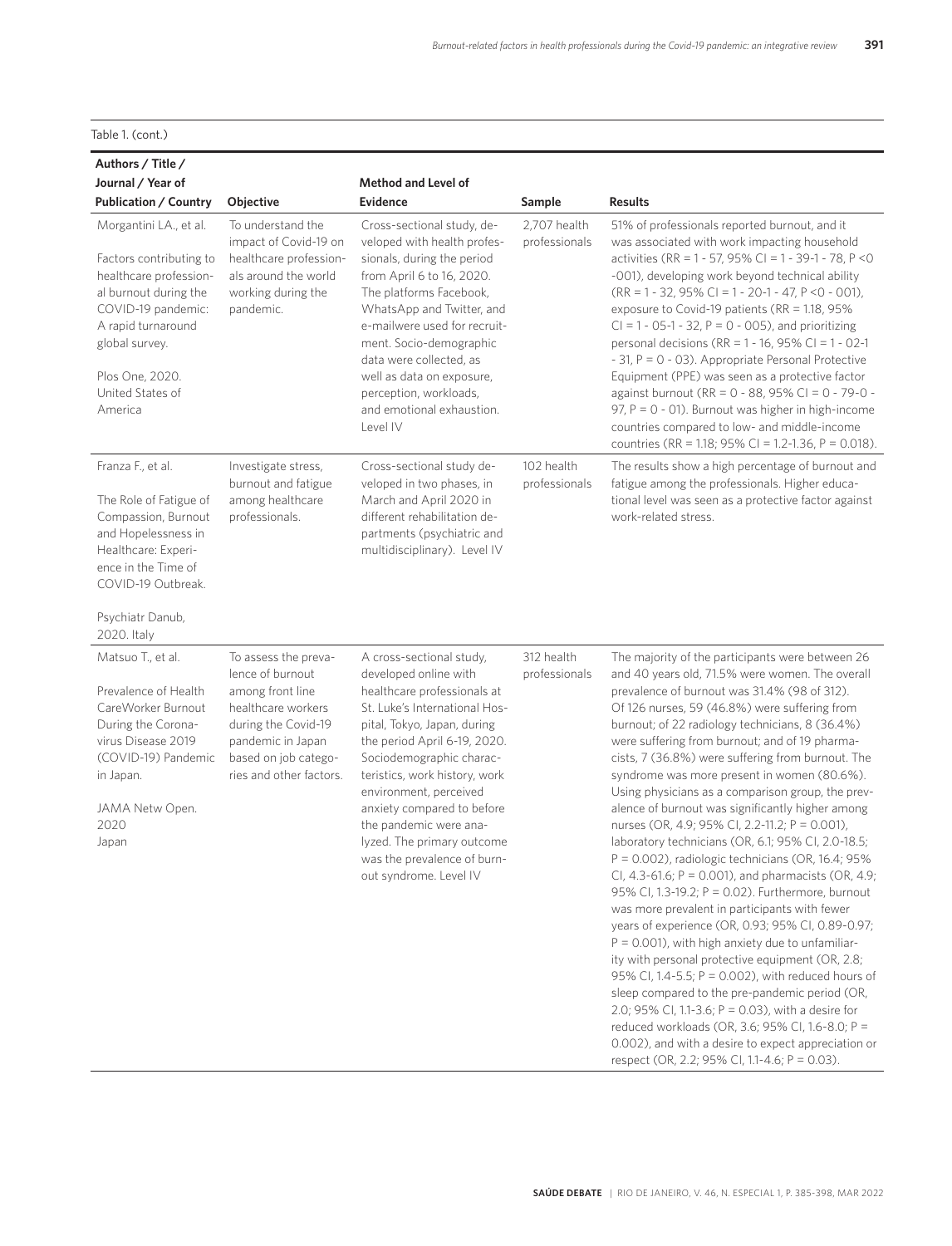#### Table 1. (cont.)

| Authors / Title /<br>Journal / Year of<br>Publication / Country                                                                                                                                                                                                   | <b>Objective</b>                                                                                                                                                                                                                                                                                                                                                                                                                                                                                                                                                                              | <b>Method and Level of</b><br><b>Evidence</b>                                                                                                                                                                                                                                                                                                                                                                                                                                                                                                                                                          | Sample                        | <b>Results</b>                                                                                                                                                                                                                                                                                                                                                                                                                                                                                                                                                                                                                                                                                                                                                                                                                                                                                                              |
|-------------------------------------------------------------------------------------------------------------------------------------------------------------------------------------------------------------------------------------------------------------------|-----------------------------------------------------------------------------------------------------------------------------------------------------------------------------------------------------------------------------------------------------------------------------------------------------------------------------------------------------------------------------------------------------------------------------------------------------------------------------------------------------------------------------------------------------------------------------------------------|--------------------------------------------------------------------------------------------------------------------------------------------------------------------------------------------------------------------------------------------------------------------------------------------------------------------------------------------------------------------------------------------------------------------------------------------------------------------------------------------------------------------------------------------------------------------------------------------------------|-------------------------------|-----------------------------------------------------------------------------------------------------------------------------------------------------------------------------------------------------------------------------------------------------------------------------------------------------------------------------------------------------------------------------------------------------------------------------------------------------------------------------------------------------------------------------------------------------------------------------------------------------------------------------------------------------------------------------------------------------------------------------------------------------------------------------------------------------------------------------------------------------------------------------------------------------------------------------|
| Luceño-Moreno L.,<br>et al.<br>Symptoms of Post-<br>traumatic Stress,<br>Anxiety, Depression,<br>Levels of Resilience<br>and Burnout in Span-<br>ish Health Personnel<br>during the COVID-19<br>Pandemic.<br>Int J Environ Res Pub-<br>lic Health. 2020.<br>Spain | To assess symptoms<br>of post-traumatic<br>stress, anxiety, depres-<br>sion, levels of burnout<br>and resilience in Span-<br>ish healthcare workers<br>during the Covid-19<br>pandemic. Also<br>aims to assess the<br>relationship between<br>each of the variables<br>(demographics, job,<br>Covid-19, burnout and<br>resilience) and symp-<br>toms of post-traumat-<br>ic stress, depression<br>and anxiety. It is also<br>intended to identify<br>which variables carry<br>the most weight in<br>each of the three<br>categories (post-trau-<br>matic stress, anxiety,<br>and depression). | Cross-sectional study,<br>which used as instruments:<br>a sociodemographic ques-<br>tionnaire, post-traumatic<br>stress scale, anxiety and<br>depression scale, Maslach<br>Burnout Inventory and<br>resilience scale. The data<br>were collected via online<br>survey from April 1 to April<br>30, 2020. Level IV                                                                                                                                                                                                                                                                                      | 1,422 health<br>professionals | A total of 56.6% of the health care workers<br>showed symptoms of post-traumatic stress disor-<br>der, 58.6% of anxiety disorder, 46% of depressive<br>disorder, and 41.1% feel emotionally exhausted.<br>The profile of a healthcare worker with greater<br>symptoms of post-traumatic stress would be: a<br>person who works in the Autonomous Community<br>of Madrid, in a hospital, a woman, worries that a<br>person with whom she lives might be infected, and<br>thinks that she/he is very likely to be infected. The<br>risk variables for anxiety and depression would be<br>a person who is female, working 12- or 24-hour<br>shifts, and worried that a family member might<br>be infected. High scores on emotional exhaustion<br>and depersonalization (which are dimensions of<br>burnout) are risk factors for mental health, with<br>resilience and personal accomplishment being<br>protective variables. |
| Wu Y., et al.<br>A Comparison of<br><b>Burnout Frequency</b><br>Among Oncology<br>Physicians and Nurses<br>Working on the Front-<br>line and Usual Wards<br>During the COVID-19<br>Epidemic in Wuhan,<br>China.<br>J Pain Symptom Man-<br>age. 2020.<br>China     | Compare the frequen-<br>cy of burnout between<br>doctors and nurses on<br>frontline wards (FLs)<br>and those working on<br>regular wards (UWs).                                                                                                                                                                                                                                                                                                                                                                                                                                               | Cross-sectional study,<br>developed from March 13<br>to 27, 2020, performing a<br>comparison in a 1:1 ratio.<br>The survey included 15<br>demographic questions<br>and questions about the<br>participants' status in the<br>two previous months, and<br>the Maslach Burnout Inven-<br>tory. Burnout was defined<br>as a high level of emotional<br>exhaustion greater than<br>27 and / or a high level of<br>depersonalization greater<br>than 10. We separately<br>considered the frequency<br>of participants with a low<br>sense of personal accom-<br>plishment (PA) of less than<br>31. Level IV | 220 doctors<br>and nurses     | The group working on the front line had a lower<br>frequency of burnout (13% vs. 39%; P < 0.0001)<br>and were less worried about being infected com-<br>pared to the group not working on the front line.                                                                                                                                                                                                                                                                                                                                                                                                                                                                                                                                                                                                                                                                                                                   |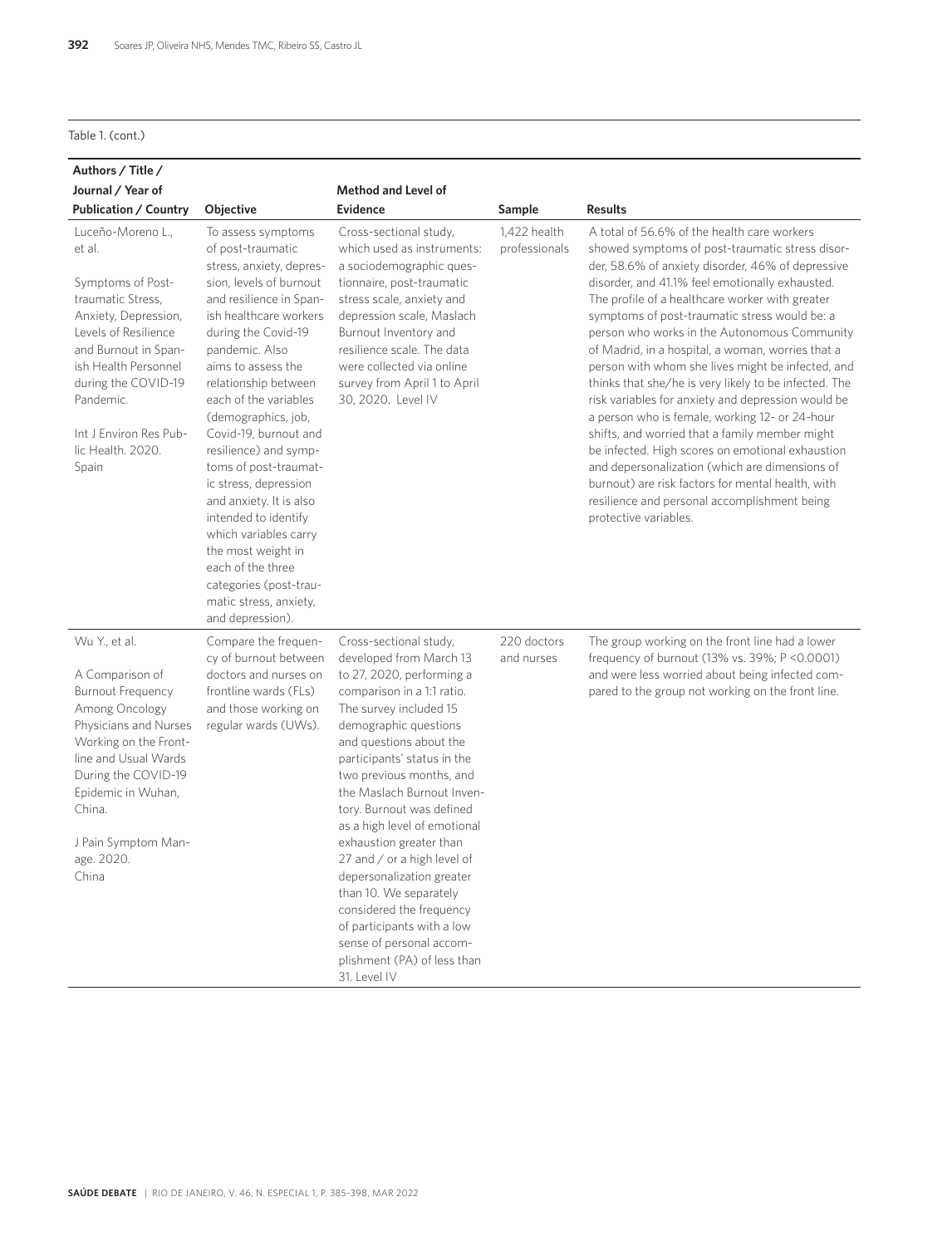Table 1. (cont.)

| Authors / Title /                                                                                                                                                                                         |                                                                                                                                                                                                                                                                                                                                                                                                                                                                                                                             |                                                                                                                                                                                                                                                                                                                                                                                                                                                                                                                                                                                                                                |                            |                                                                                                                                                                                                                                                                                                                                                                                                                                                                                                                                                                                                                                                                                                                                                                                                                                                                                                                                            |
|-----------------------------------------------------------------------------------------------------------------------------------------------------------------------------------------------------------|-----------------------------------------------------------------------------------------------------------------------------------------------------------------------------------------------------------------------------------------------------------------------------------------------------------------------------------------------------------------------------------------------------------------------------------------------------------------------------------------------------------------------------|--------------------------------------------------------------------------------------------------------------------------------------------------------------------------------------------------------------------------------------------------------------------------------------------------------------------------------------------------------------------------------------------------------------------------------------------------------------------------------------------------------------------------------------------------------------------------------------------------------------------------------|----------------------------|--------------------------------------------------------------------------------------------------------------------------------------------------------------------------------------------------------------------------------------------------------------------------------------------------------------------------------------------------------------------------------------------------------------------------------------------------------------------------------------------------------------------------------------------------------------------------------------------------------------------------------------------------------------------------------------------------------------------------------------------------------------------------------------------------------------------------------------------------------------------------------------------------------------------------------------------|
| Journal / Year of                                                                                                                                                                                         |                                                                                                                                                                                                                                                                                                                                                                                                                                                                                                                             | <b>Method and Level of</b>                                                                                                                                                                                                                                                                                                                                                                                                                                                                                                                                                                                                     |                            |                                                                                                                                                                                                                                                                                                                                                                                                                                                                                                                                                                                                                                                                                                                                                                                                                                                                                                                                            |
| <b>Publication / Country</b>                                                                                                                                                                              | Objective                                                                                                                                                                                                                                                                                                                                                                                                                                                                                                                   | <b>Evidence</b>                                                                                                                                                                                                                                                                                                                                                                                                                                                                                                                                                                                                                | Sample                     | <b>Results</b>                                                                                                                                                                                                                                                                                                                                                                                                                                                                                                                                                                                                                                                                                                                                                                                                                                                                                                                             |
| Zerbini G., et al.<br>Psychosocial burden<br>of health care profes-<br>sionals in times of<br>COVID-19- a survey<br>conducted at the<br>University Hospital<br>Augsburg.<br>Ger Med Sci. 2020.<br>Germany | To explore whether<br>individuals working<br>on Covid-19 special<br>wards are experiencing<br>higher psychosocial<br>strain compared to<br>their colleagues work-<br>ing on regular wards,<br>and whether different<br>healthcare profession-<br>als (nurses vs. doctors)<br>are affected differently<br>by the pandemic. In<br>addition, we used<br>open-ended questions<br>to explore individual<br>reasons and percep-<br>tions of psychosocial<br>burden and possible<br>solutions for improving<br>working conditions. | Cross-sectional study, with<br>data collected between<br>March and April 2020 at<br>Augsburg University Hospi-<br>tal. The participants worked<br>on both Covid-19 special<br>wards and regular wards.<br>Participants completed two<br>standardized questionnaires<br>(the Patient Health Ouestion-<br>naire, PHQ; and the Maslach<br>Burnout Inventory, MBI) and<br>reported their fear of a Co-<br>vid-19 infection and job stress<br>on a 10-point Likert scale.<br>Finally, they answered three<br>open-ended questions about<br>the causes of the burden,<br>support resources, and needs<br>during the crisis. Level IV | 75 nurses<br>35 physicians | Nurses working on Covid-19 wards reported<br>higher levels of stress, burnout, and depressed<br>mood, as well as lower levels of work-related<br>accomplishment compared to their colleagues on<br>regular wards. Physicians reported similar scores<br>regardless of their contact with Covid-19 patients.<br>The most common causes of overload were work-<br>related stress and uncertainty about the future.<br>Psychosocial support as well as leisure time were<br>listed as important resources and a better infra-<br>structure setup for Covid-19 in the hospital (e.g.,<br>sufficient staffing, keeping work teams and time-<br>tables stable) as a suggestion for improvement.                                                                                                                                                                                                                                                  |
| Azoulay E., et al.<br>Symptoms of burnout<br>in intensive care unit<br>specialists facing the<br>COVID-19 outbreak.<br>Ann Intensive Care,<br>2020.<br>Belgium                                            | Document the preva-<br>lence of mental health<br>outcomes in ICU<br>specialists facing the<br>Covid-19 outbreak.                                                                                                                                                                                                                                                                                                                                                                                                            | Cross-sectional study,<br>data collected online from<br>April 30 to May 25, 2020.<br>Sociodemographic data,<br>symptoms of severe burn-<br>out, anxiety, and depression<br>were collected. Level IV                                                                                                                                                                                                                                                                                                                                                                                                                            | 1.001 ICU<br>specialists   | The majority of the participants were between 39 and<br>53 years old and 34% were women. The prevalence<br>of symptoms of anxiety and depression or severe<br>burnout was 46.5%, 30.2%, and 51%, respectively,<br>and varied significantly between regions. Factors<br>independently associated with anxiety were female<br>gender (HR 1.85 [1.33-2.55]), working in a university-<br>affiliated hospital (HR 0.58 [0.42-0.80]), living in a<br>city of >1 million inhabitants (HR 1.40 [1.01-1.94]),<br>and clinician's rating of the ethical climate (HR 0.83<br>[0.77-0.90]). Independent determinants of depres-<br>sion included female gender (HR 1.63 [1.15-2.31])<br>and clinician's rating of the ethical climate (HR 0.84<br>[0.78-0.92]). Factors independently associated with<br>severe burnout symptoms included age (HR 0.98 /<br>year [0.97-0.99]) and clinician's rating of the ethical<br>climate (HR 0.76 [0.69-0.82]). |

Source: developed by the authors.

Through the DHC performed by the IRaMuTeQ software, 192 text segments were analyzed, with 82.81% (192 text segments) of the text *corpus* retained for the construction of the six classes arising from the content partitions. Each class was represented by the most significant words by means of X2

and p-value  $($ <0.05 $)$ , with their associations according to the classes.

*Figure 2* shows the dendrogram of the classes obtained, which illustrates the partitions made in the *corpus* until six final classes were obtained, showing which words were most frequent in each class.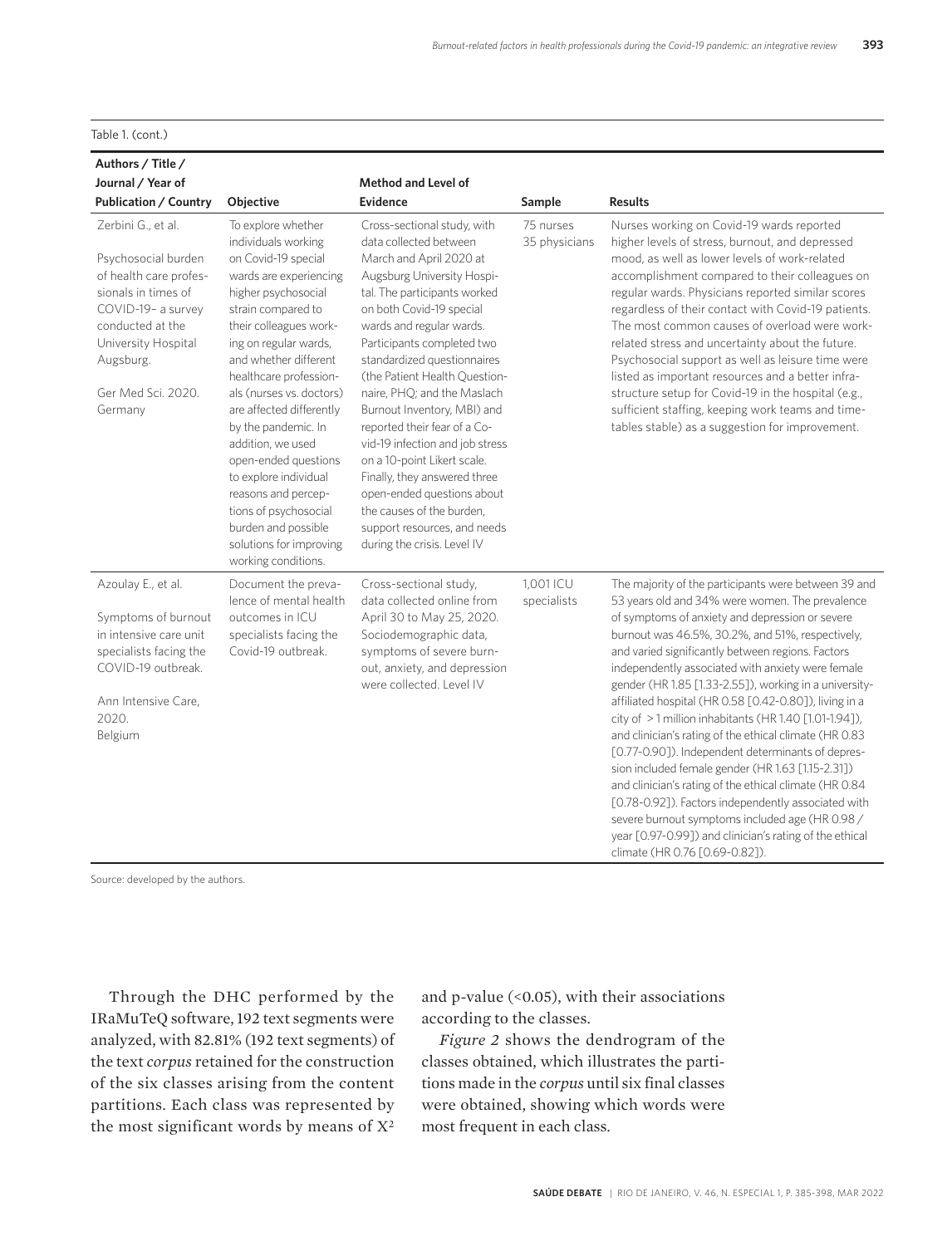

Figure 2. Descending Hierarchical Classification dendrogram of the *corpus* about factors that are associated with the development of burnout syndrome in health care workers during the Covid-19 pandemic. Natal, Brazil, 2021

Source: developed by the authors.

Class 1, named 'Nursing professionals and female gender', contributed 14.5% of the total text segments; class 2, 'Experience in health work', comprised 18.2% of the segments; class 3, 'Work overload and uncertainties over the future', corresponded to 22% of the total text segments; class 4, 'Age of professionals', comprised 13.2% of the total text segments; class 5, 'Fear of infection and transmission', represented 19.5% of the segments; and, finally, class 6, which was named 'Front line in fighting the pandemic', corresponded to 12.6%.

The different percentages attributed by IRaMuTeQ to the six classes resulting from the DHC refer to the quantity of words/subjects that emerged from the analysis of the articles in each class, without any weighting of classes used.

### **Discussion**

Several factors are associated to the development of burnout syndrome in health care workers during the Covid-19 pandemic; factors related to the worker him/herself, the work environment, and the social environment.

Class 1, 'Nursing professionals and female gender', emphasized that the nursing category showed more symptoms of anxiety and depression, and higher levels of burnout compared to the other professional categories. The results reveal specific factors related to the work of this professional category, since these carers usually work long shifts due to the scarcity of professionals, little rest, high level of tension, and closer contact with the patient, which may result in physical fatigue and emotional exhaustion, characteristic symptoms of the development of the syndrome**14,15**.

In addition to the factors already mentioned, the literature shows that a low degree of flexibility in their work hours, time pressures, high pressure and psychological demands, little variety in tasks, role conflict, low autonomy, poor relationships between nurses and physicians, low management support, poor leadership, conflicting relationships with staff, and job insecurity are also factors that make nurses susceptible to burnout**5**.

This class also showed that females showed more symptoms of mental disorder. Women showed higher levels of burnout, post-traumatic stress, anxiety, and depression than men.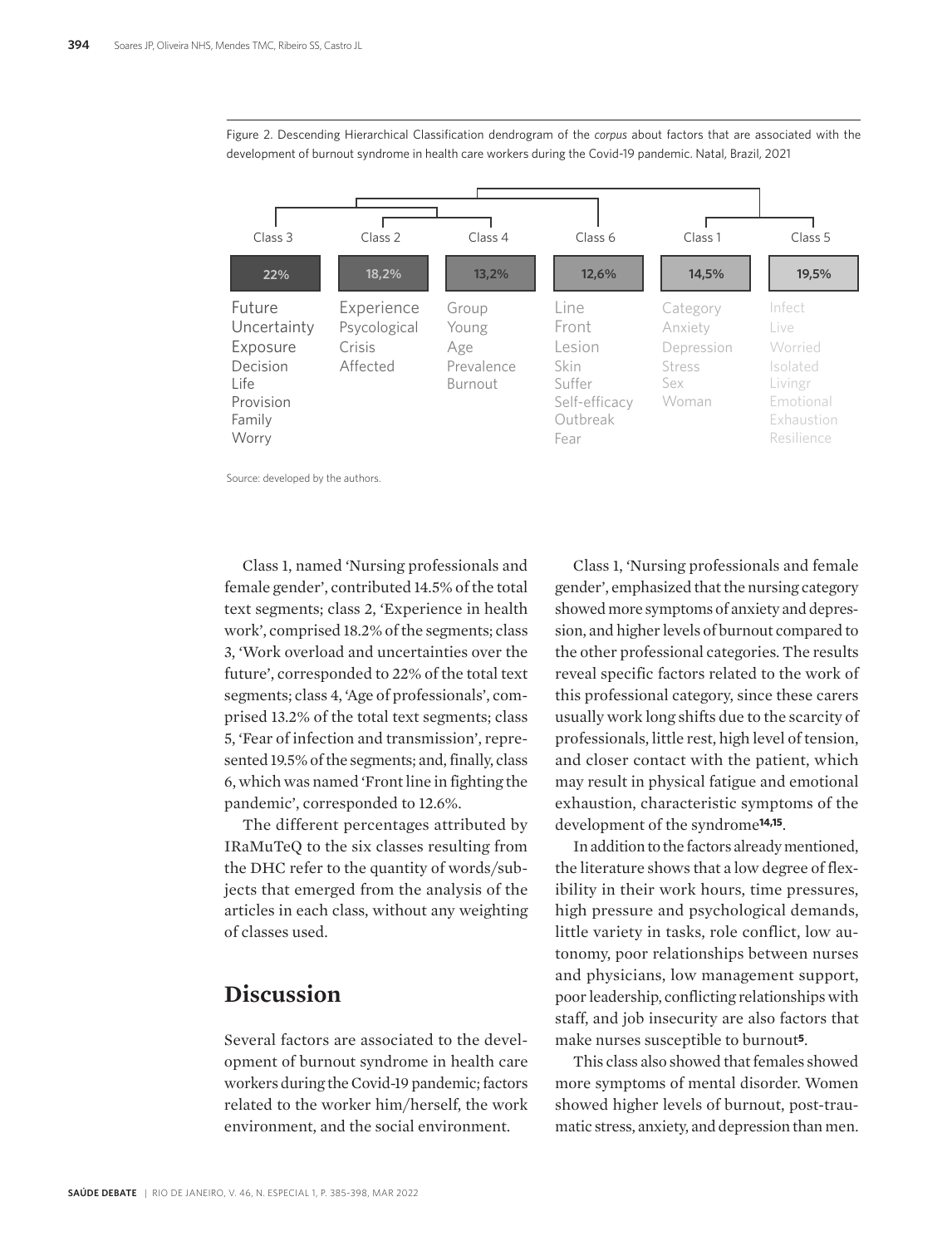They are more susceptible to developing burnout due to a series of factors that can occur individually or simultaneously: the double shift, split between professional, maternal, and domestic responsibilities; remuneration; relationship with patients and family members; contact with illness; death; lack of professional recognition; scarcity of human resources to provide an adequate service that results in work overload; as well as the lack of autonomy at work to make decisions**16-18**.

However, Jarruche and Mucci**19** point out the need to develop more research on burnout syndrome in order to study its prevalence in the female gender and its impact, as well as studies involving other professions besides nursing and medicine, since it is necessary to clarify whether, indeed, these areas are the most affected by the syndrome or if their rates seem higher because they are the subject of most research.

 In class 2, 'Health work experience', it was shown that health workers were subjected to higher levels of stress during the pandemic. Furthermore, in this class, it could be observed that burnout was more prevalent among participants with fewer years of work experience. Professional experience is seen as a factor that can contribute to greater control in dealing with situations of stress and anxiety, as well as being related to greater confidence and problem-solving ability in the work environment**20**. The less experienced professionals showed high anxiety due to lack of familiarity with PPE and reduced hours of sleep compared to the pre-pandemic period.

In class 3, 'Work overload and uncertainty about the future', it was highlighted that increased exposure of health care workers to patients with Covid-19 symptoms, with a consequent increase in the workload, has caused increased levels of burnout. The work overload of health care professionals during the pandemic, due to the increased demand of infected people, predisposes

to the development of burnout syndrome, reflected in the quality of life of these professionals**21-23**.

Furthermore, healthcare workers who care for Covid-19 patients have higher levels of stress in the relationship between work and the family and childcare. The results corroborate a study that showed that the main sources of anxiety and fear during the pandemic include the concern of health professionals about access to day care centers and school closures, as well as support for personal and family demands in the face of increased work hours**24**.

This class also concentrates words that emphasized that uncertainty in relation to the future caused by the pandemic is also a factor associated with burnout in health workers – misgivings about the duration of the pandemic and its short- and longterm impacts, including in the financial realm (economic crisis/fall in household incomes). Similar results were found in a study developed in Portugal, which concluded that wage cuts were considered a significant factor for the development of burnout among health professionals during the pandemic**20**.

In class 4, 'Age of professionals', one can point to words that, regardless of professional experience, related the age of the health professionals to mental health problems during the pandemic, as younger professionals showed higher levels of anxiety and distress. These results are consistent with a study that showed that professionals under the age of 40 suffered from higher levels of stress, anxiety, depression, work exhaustion, and impaired general well-being**25**.

Class 5, 'Fear of infection and transmission', highlighted words that show that the fear felt by health workers of being infected by Covid-19 and transmitting the disease to their family would harm their mental health, especially when the health workers lived with people in a risk group. A similar result was found in the study by Juan et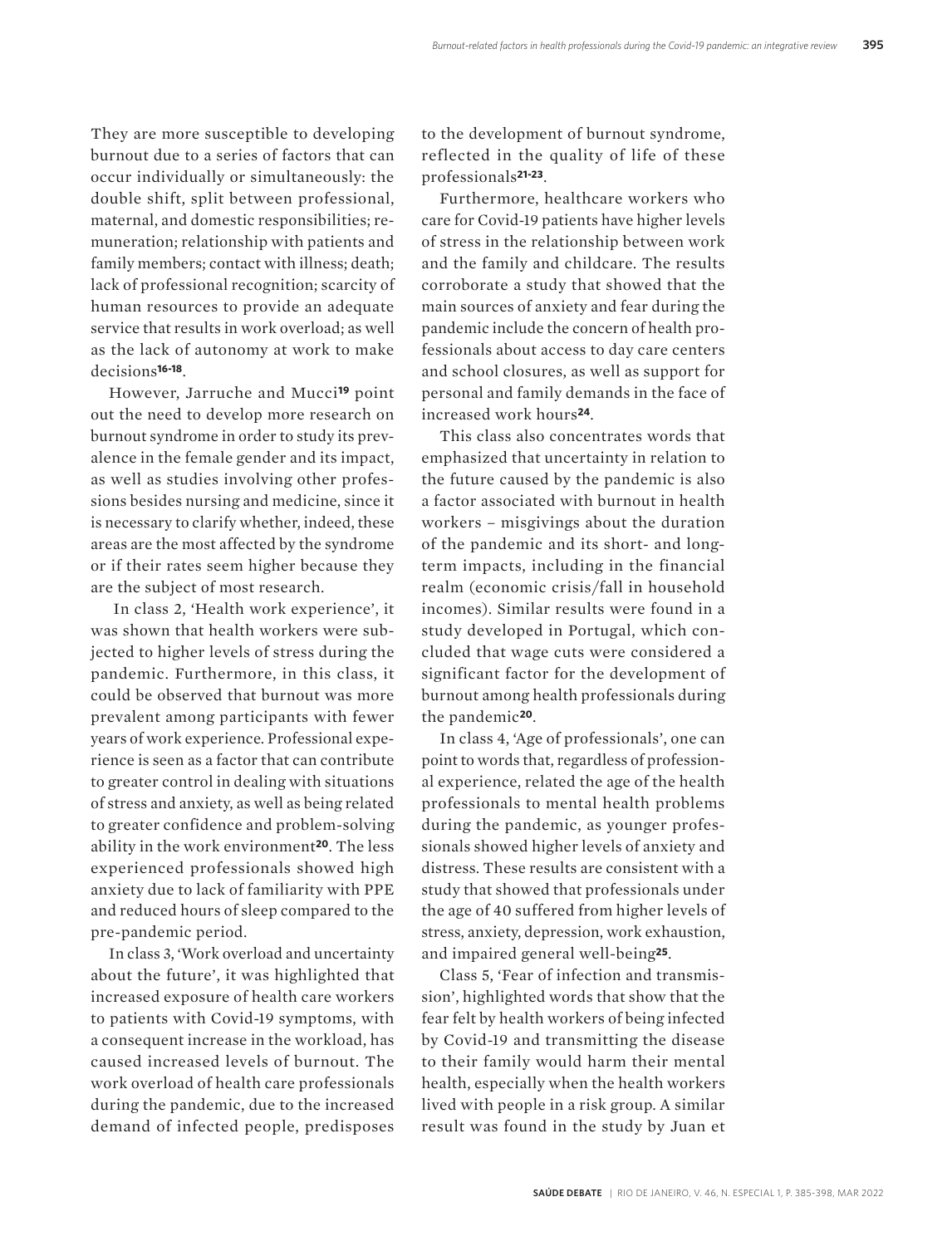al*.***26**, in which the fear of going home and infecting the family was one of the main factors related to mental suffering among health professionals.

Furthermore, resilience stood out as a protective factor against burnout syndrome. An individual becomes resilient when facing adverse situations, from which he/she becomes stronger and acquires skills. Amid the adversities faced during the Covid-19 pandemic, resilience is considered a key characteristic for maintaining the mental health of health care workers**27**.

Class 6, called 'Front line in fighting the pandemic', showed that front line professionals suffered from fear of infection and death. Healthcare professionals involved in the care of Covid-19 patients, such as nurses, also showed high levels of stress and burnout when compared to nurses assisting other patients not stricken by the disease**28**. However, the higher the self-efficacy and willingness to work on the front line, the lower the burnout levels found.

 In this class, there were also words that demonstrate the relationship of burnout with skin lesions caused by the prolonged use of masks in nurses, insofar as the worse the lesion, the higher the levels of this grievance. Lan et al*.***29** found a 97% prevalence rate of skin lesions among front line health care workers in China during the Covid-19 epidemic period, potentially generating reduced enthusiasm for work and making them anxious.

Psychosocial support from friends and family members stood out as critical to the mental health of front-line health care workers. Moreira and Lucca**30** state that, in addition to adequate working conditions, psychosocial support is very important for the preservation of the mental health of the professionals involved in the fight against Covid-19 and for the quality of the care provided.

### **Conclusions**

Extreme work demands have been placed on health care workers due to the Covid-19 pandemic, contributing to the deterioration of their mental health. This article reports a set of findings about the factors associated with burnout syndrome in health care workers in the context of the Covid-19 pandemic. It demonstrated that the main factors associated with the development of burnout are belonging to the nursing category, being female, the worker's professional experience, working conditions, financial situation, relationship between work and family, and fear of becoming infected and transmitting the disease to others.

The impact on health systems around the world and the changes in work dynamics generated by the pandemic may last for a long time, and the health worker's exposure to this new work context may generate health consequences. It is known that burnout is not an acute condition, but rather a response to the persistent and unsolvable stress of work. Thus, the study concludes that it is of utmost importance to understand the factors that are associated with the development of burnout syndrome in health professionals in the scenario that now includes Covid-19, as this will allow for the planning and development of adequate and targeted coping strategies for health professionals in order to mitigate the risk indicators that can lead to the experience of burnout syndrome.

# **Collaborators**

Soares JP (0000-0001-6303-9937)\*, Oliveira NHS (0000-0002-8454-910X)\*, Mendes TMC (0000-0002-5824-3801)\*, Ribeiro SS (0000-0003-2591-5576)\* and Castro JL (0000-0003-1823- 9012)\* also contributed to the manuscript.  $\blacksquare$ 

\*Orcid (Open Researcher and Contributor ID).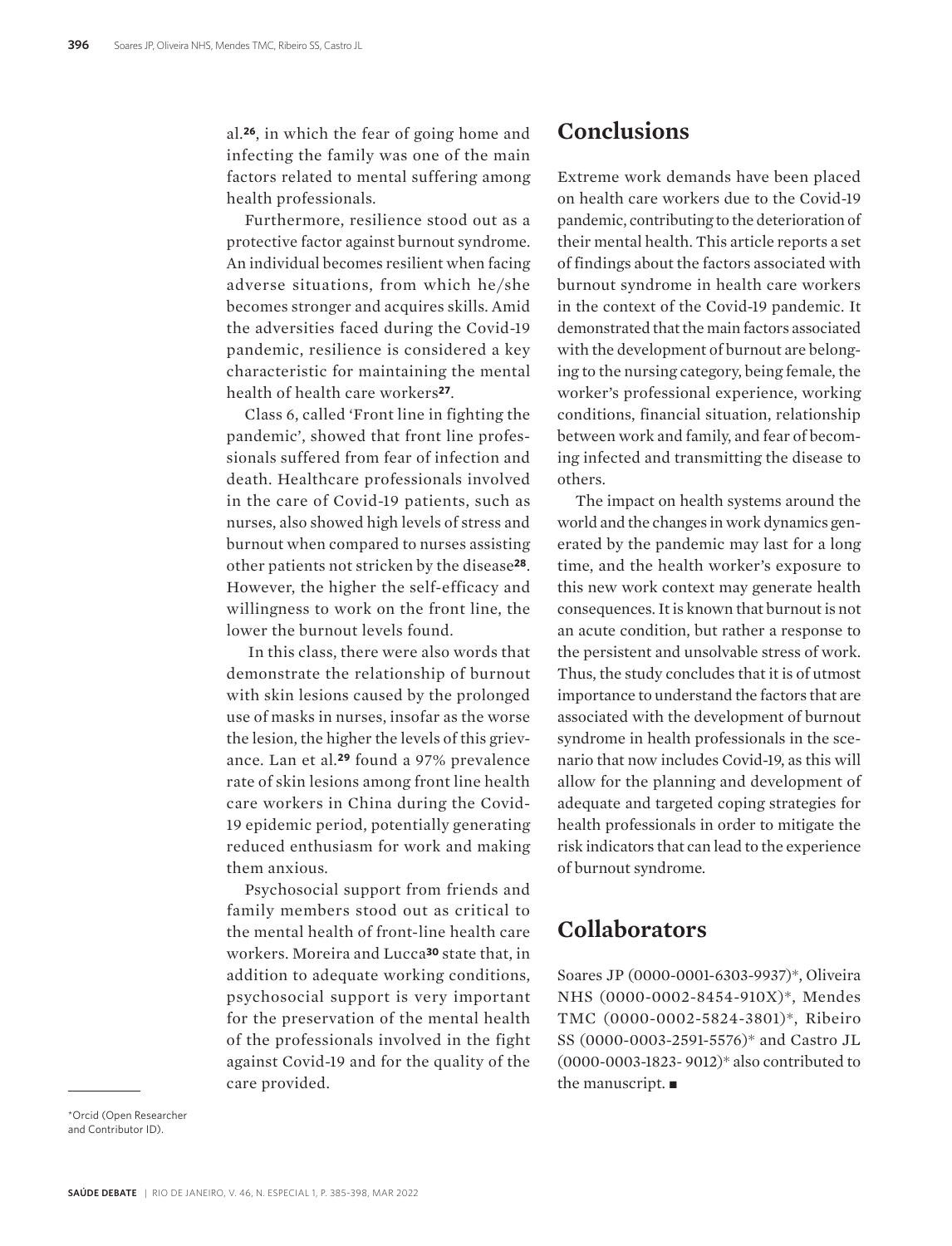### **References**

- 1. Freitas ARR, Napimoga M, Donalisio MR. Assessing the severity of Covid-19. Epidemiol Serv Saúde. 2020; 29(2):e2020119.
- 2. Barros MBA, Lima MG, Malta DC, et al. Relato de tristeza/depressão, nervosismo/ ansiedade e problemas de sono na população adulta brasileira durante a pandemia de Covid-19. Epidemiol. Serv. Saude. 2020; 29(4):e2020427.
- 3. Barroso BIL, Souza MBCA, Bregalda MM, et al. A saúde do trabalhador em tempos de Covid-19: reflexões sobre saúde, segurança e terapia ocupacional. Cad Bras Ter Ocup. 2020; 28(3):1093-1102.
- 4. Whittemore R. Combining in nursing research: methods and implications. Nurs Res. 2005; 54(1):56-62.
- 5. Dall'Ora C, Ball J, Reinius M, et al. Burnout em enfermagem: uma revisão teórica. Hum Resour Health. 2020; 18(1):1-17.
- 6. Maslach C, Jackson SE, Leiter M. The maslach Burnout inventory manual. In: Zalaquett CP, Wood RJ. Evaluating stress: a book of resources. 3. ed. Palo Alto, CA: The Scarecrow Press; 1997. p. 191-218. [acesso em 2022 fev 7]. Disponível em: https://www.researchgate.net/publication/277816643\_The\_Maslach\_Burnout\_Inventory\_Manual.
- 7. World Health Organization. International Classification of Diseases for Mortality and Morbidity Statistics (ICD-11 MMS). Genebra: WHO; 2021.
- 8. Maslach C, Leiter M, Schaufeli WB. Measuring Burnout. In: Cooper CL, Cartwright S. The Oxford handbook of organizational well-being. 4. ed. Oxford: Oxford University Press; 2009. cap. 5. p. 86-108.
- 9. Bridgeman PJ, Bridgeman MB, Barone J. Burnout syndrome among healthcare professionals. Am J Health-Syst Pharm. 2018; 75(3):147-52.
- 10. Ursi ES. Prevenção de lesões de pele no periopera-

tório: revisão integrativa da literatura. [dissertação]. Ribeirão Preto: Universidade de São Paulo; 2005.

- 11. Stetler CB, Morsi D, Rucki S, et al. Utilization focused integrative reviews in a nursing service. Appl Nurs Res. 1998; 11(4):195-206.
- 12. The Joanna Briggs Institute. Joanna Briggs Institute Reviewers' Manual: 2014 edition/supplement. Adelaide: Joanna Briggs Institute; 2014.
- 13. Camargo BV, Justo AM. IRAMUTEQ: um software gratuito para análise de dados textuais. Temas Psicol. (Online). 2013; 21(2):513-18.
- 14. Ornell F, Halpern SC, Kessler FHP, et al. The impact of the Covid-19 pandemic on the mental health of healthcare professionals. Cad. Saúde Pública. 2020; 36(4):e00063520.
- 15. Silva LS, Machado EL, Oliveira HN, et al. Condições de trabalho e falta de informações sobre o impacto da Covid-19 entre trabalhadores da saúde. Rev Bras Saúde Ocup. 2020; 45:1-8.e24.
- 16. Jantsch N, Costa AEK, Pssaia LF. Síndrome de Burnout: uma revisão integrativa. Research, Society Develop. 2018; 7(1):01-18.
- 17. Modesto JG, Souza LM, Rodrigues TSL. Esgotamento profissional em tempos de pandemia e suas repercussões para o trabalhador. Rev Pegada. 2020; 21(2):376-91.
- 18. Moreira DS, Magnago RF, Sakae TM, et al. Prevalência da síndrome de burnout em trabalhadores de enfermagem de um hospital de grande porte da Região Sul do Brasil. Cad. Saúde Pública. 2009; 25(7):1559- 1568.
- 19. Jarruche LT, Mucci S. Burnout syndrome in healthcare professionals: an integrative review. Rev. bioét. 2021; 29(1):162-173.